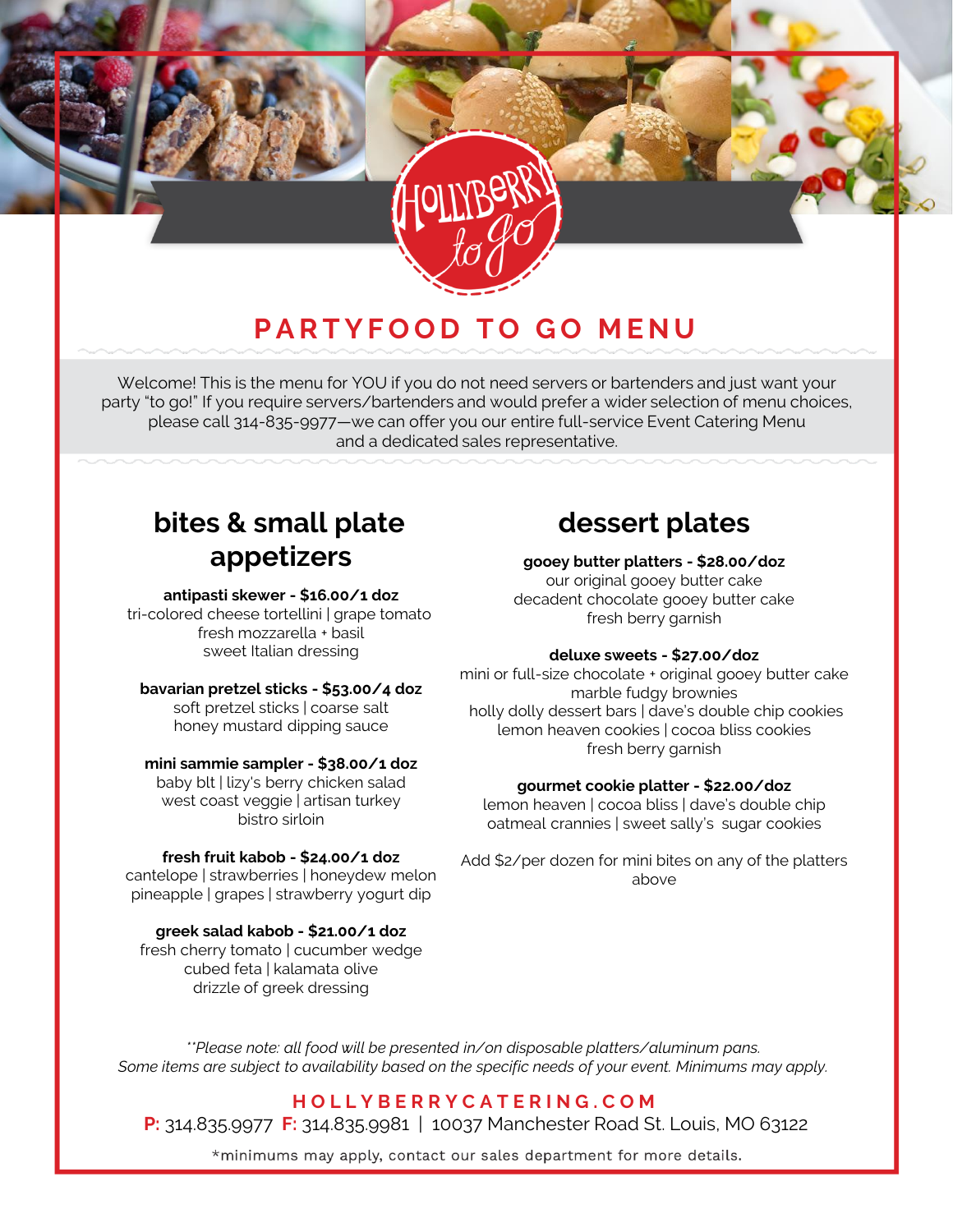

# **PARTYFOOD TO GO MENU**

# **dips & spreads**

**savory hummus dip - serves 35- \$45.00**  roasted red pepper hummus | crunchy pita chips | bell pepper

#### **honey goat cheese spread - serves 25 - \$46.00**

mild goat cheese | dried cranberries | candied walnuts, almonds + pecans | drizzled honey | crackers

#### **trio of dips - serves 10-15 \$46.00**

honey goat cheese spread | herbed feta torte | spicy ancho hummus crackers | pita chips | veggies

### **platters & trays**

#### **MEAT + CHEESE TRAYS**

### **VEGETABLE PLATTERS**

### **abundant cheese tray: \$75.00**

cubed swiss | cheddar pepper-jack fresh fruit garnish | cracker variety

#### **gourmet cheese selection: \$140.00**

baby gouda | herbed feta spread | mild brie fresh fruit garnish | cracker variety

#### **gourmet meat + cheese display: \$160.00**

chef's selection savory meats | artisan cheeses fresh fruit garnish | cracker variety

#### **antipasto platter: \$90.00**

roasted red peppers | artichoke hearts kalamata olives | marinated tomatoes salami slices capicola ham | fresh herbed mozzarella artisan breads

#### **garden vegetable platter: \$64.00**

baby carrots | grape tomatoes | cucumber slices pepper strips | broccoli + cauliflower florets housemade veggie dip

#### **vegetable cruditédisplay: \$70.00**

asparagus spears | crisp cucumber + zucchini slices grape tomatoes | julienne baby carrots broccoli + cauliflower florets housemade veggie dip

#### **fresh fruit platter: \$65.00**

honeydew melon| grapes | strawberries | cantelope pineapple | strawberry yogurt dip

#### **charcuterie platter: \$160.00**

chef's selection savory meats | artisan cheeses | mixed nuts | olives | dried fruit spreads | cornichons | crostini

*\*\*Please note: all food will be presented in/on disposable platters/aluminum pans. Some items are subject to availability based on the specific needs of your event. Minimums may apply* **All platters and trays serve 25-30**

### *.*  **H O L L Y B E R R Y C A T E R I N G . C O M**

**P:** 314.835.9977 **F:** 314.835.9981 | 10037 Manchester Road St. Louis, MO 63122

\*minimums may apply, contact our sales department for more details.